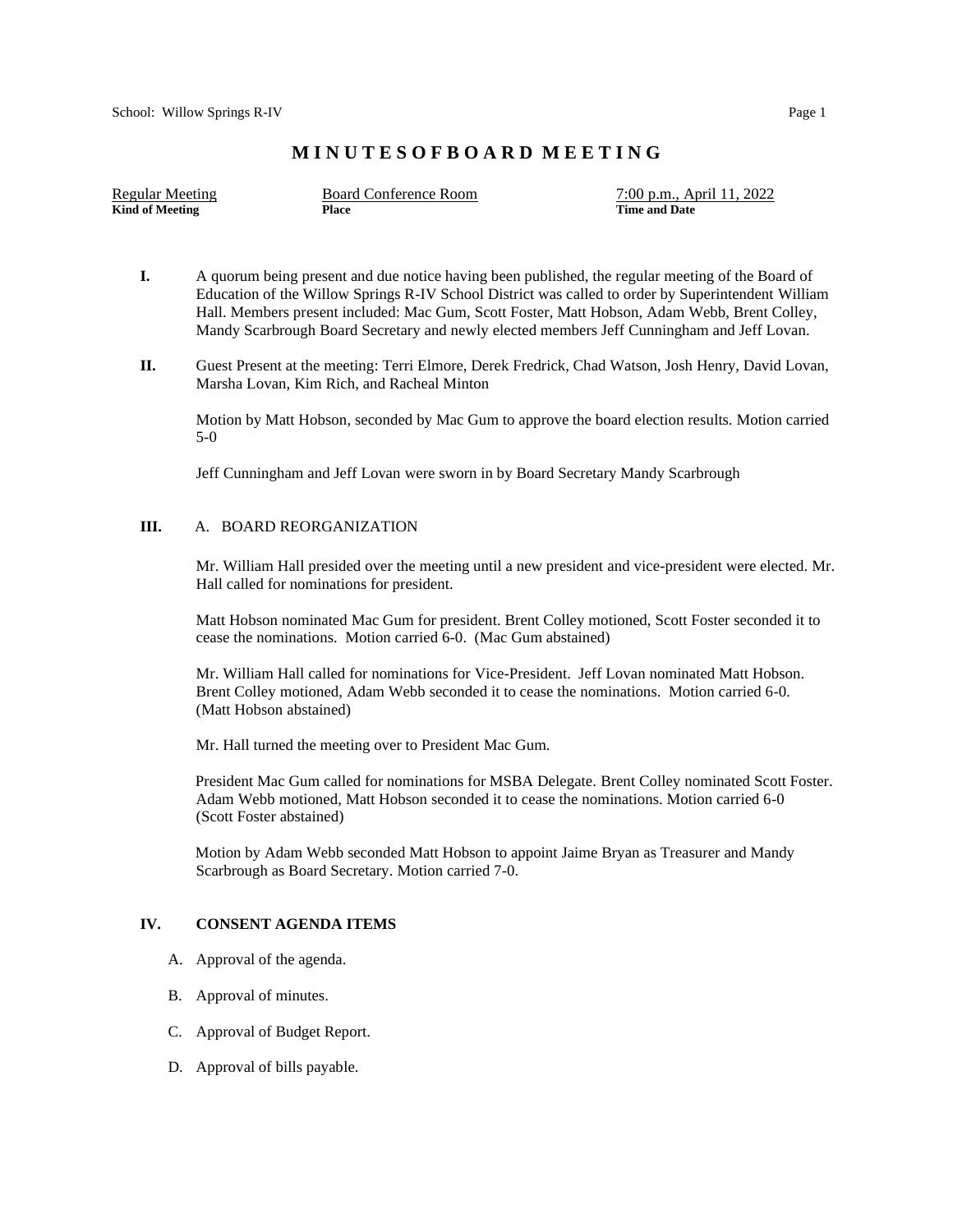- E. The Board reviewed the Support Services Summary
- F. Approved the resignation from Megan Shultz High School Art Teacher, Brenley Smith Speech Language Pathologist Assistant, Melanie Wyatt Middle School Keyboarding/Careers, June McCune Custodian and Bus Driver, Sabrina Furry Paraprofessional, Curtis Good Custodian, and Josh Owens Maintenance.
- G. Offered a contract of employment to Christy Chaney Kindergarten, Travis Payne Weights/Conditioning and Head football coach, Kayla Drake Middle School PLTW STEM, Jennifer Payne Middle School Keyboarding, Shaylee Welch 6<sup>th</sup> grade Science, Rhea Cook Middle School Special Ed, and Brad Siler Maintenance.
- H. Transfer of employment: Vernieca Luerssen 4th grade teacher to Elem Librarian, Heather Miller 6<sup>th</sup> grade Science to  $6<sup>th</sup>$  grade Social Studies, Angie Nelson  $6<sup>th</sup>$  grade writing to  $7<sup>th</sup>$  grade Math.
- I. Approval of the following substitutes: Jason Holladay, and Jacob Lunz

Motion by Brent Colley, seconded by Jeff Cunningham to approve the items on the consent agenda. Motion carried 7-0

#### **V. ITEMS FOR INFORMATION**

- A. Administrative Reports were discussed.
- B. Derek Fredrick provided clarification to the board on their request for a donation of land from the school district to the YMCA.
- C. Marlenia Barker presented the Special Education report.
- D. Mr. Hall updated the board on the health insurance for the 2022-23 school year.
- E. The board reviewed two bus proposals from Central States.
- F. The board discussed the tuition rate for FY 23.
- G. Senior project night is set for Thursday, April  $28<sup>th</sup>$ .

### **VI**. **ITEMS FOR ACTION**

- A. Motion by Adam Webb, seconded by Scott Foster to approve the purchase of two gas buses for the FY 23 budget year as presented. Motion carried 7-0
- B. Motion by Brent Colley, seconded by Matt Hobson to maintain the non-resident tuition rate of \$7,000.00 for FY2023. Motion carried 7-0